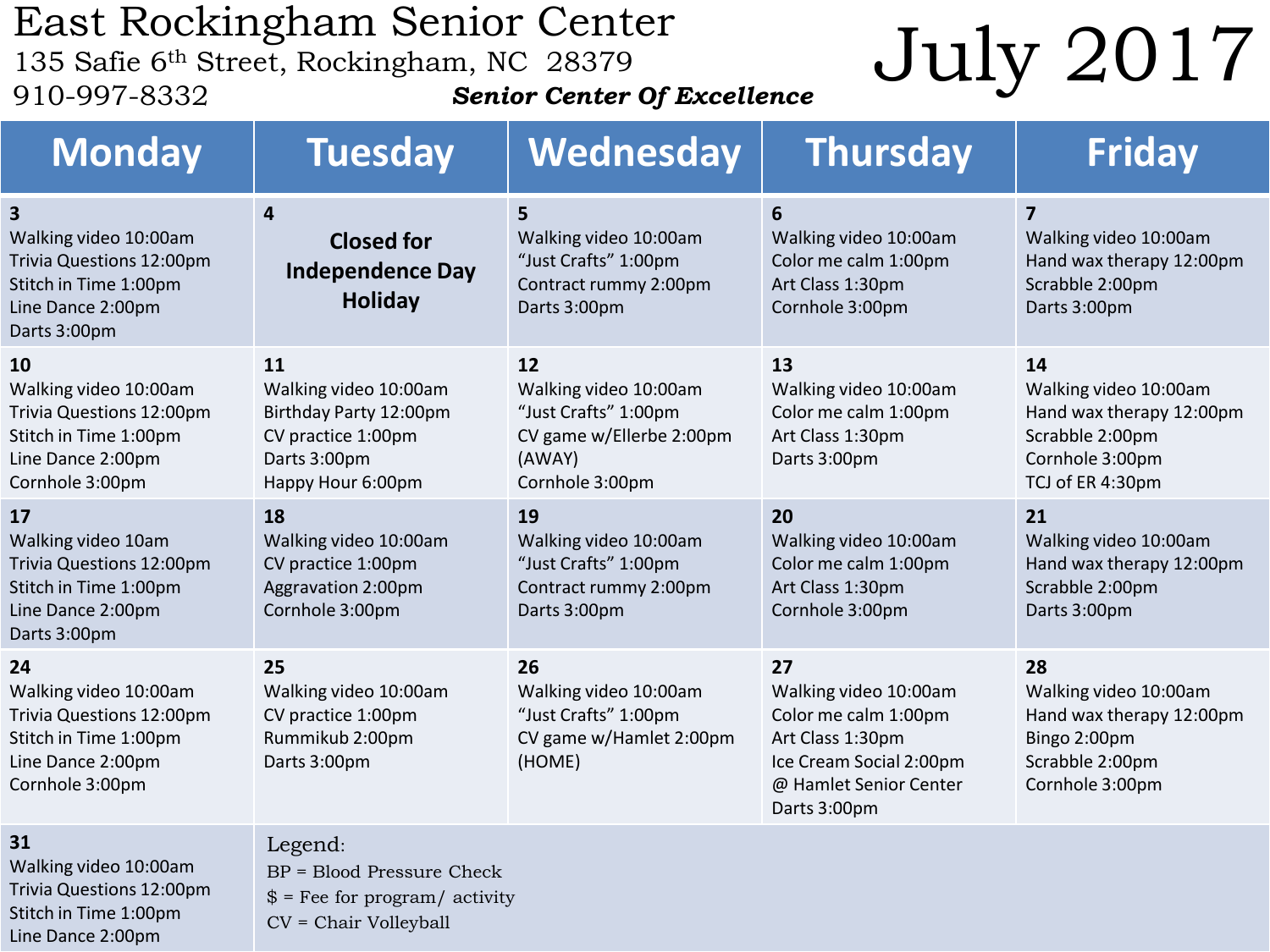Ellerbe Senior Center<br>306 Millstone Road, Ellerbe, NC 28338  $\frac{1}{200}$   $\frac{1}{201}$   $\frac{1}{201}$ <br>306 Millstone Road, Ellerbe, NC 28338<br>910-652-6006

| <b>Monday</b>                                                                                                     | <b>Tuesday</b>                                                      | Wednesday                                                                                  | <b>Thursday</b>                                                                                      | <b>Friday</b>                                                                       |  |
|-------------------------------------------------------------------------------------------------------------------|---------------------------------------------------------------------|--------------------------------------------------------------------------------------------|------------------------------------------------------------------------------------------------------|-------------------------------------------------------------------------------------|--|
| $\overline{\mathbf{3}}$<br><b>Bingo 12:15pm</b>                                                                   | 4<br><b>Closed for</b><br><b>Independence Day</b><br><b>Holiday</b> | 5<br><b>Volleyball Practice</b><br>10:00am                                                 | 6<br><b>Bingo 12:15pm</b><br>Coffee with Sandy<br>10:00am                                            | $\overline{7}$<br><b>Birthday Party with</b><br><b>Community Hospice</b><br>12:00pm |  |
| 10<br>Bingo 12:15pm with<br>Richmond Co. Hospice<br>Shoot Pool in E. Rock<br>1:00 <sub>pm</sub>                   | 11<br>Pamper Day 8:30am                                             | 12<br><b>Volleyball Practice</b><br>10:00am Game V/S<br>E. Rock 2:00pm<br><b>Home Game</b> | 13<br><b>Bingo 12:15pm</b>                                                                           | 14<br>Phase 10 12:15pm                                                              |  |
| 17<br>Bingo 12:15pm with<br><b>Richmond Pines</b><br>Line Dancing 1:00pm                                          | 18<br>Sherry the Librarian<br>12:15pm<br>Paraffin Hand Wax 1:00pm   | 19<br><b>Volleyball Practice</b><br>10:00am Volleyball Game<br>V/S Hamlet 2:00pm Away      | 20<br>Bingo 12:15pm with<br><b>Community Hospice</b>                                                 | 21<br>Rummikub 12:15pm                                                              |  |
| 24<br>Bingo 12:15pm<br><b>Creative Beauty &amp; Nail</b><br>Design Trip 1:00pm- call<br>Judy to register 652-6006 | 25<br>Diabetes Class 1:00pm-<br>3:00 <sub>pm</sub>                  | 26<br><b>Volleyball Practice</b><br>10:00am                                                | 27<br>Bingo 12:15pm with<br>Liberty Home Health<br>Ice Cream Social 2:00pm<br>@ Hamlet Senior Center | 28<br>Scrabble 12:15pm                                                              |  |
| 31<br>Bingo 12:15pm                                                                                               | Legend:<br>$$ =$ Fee for program/ activity                          |                                                                                            |                                                                                                      |                                                                                     |  |